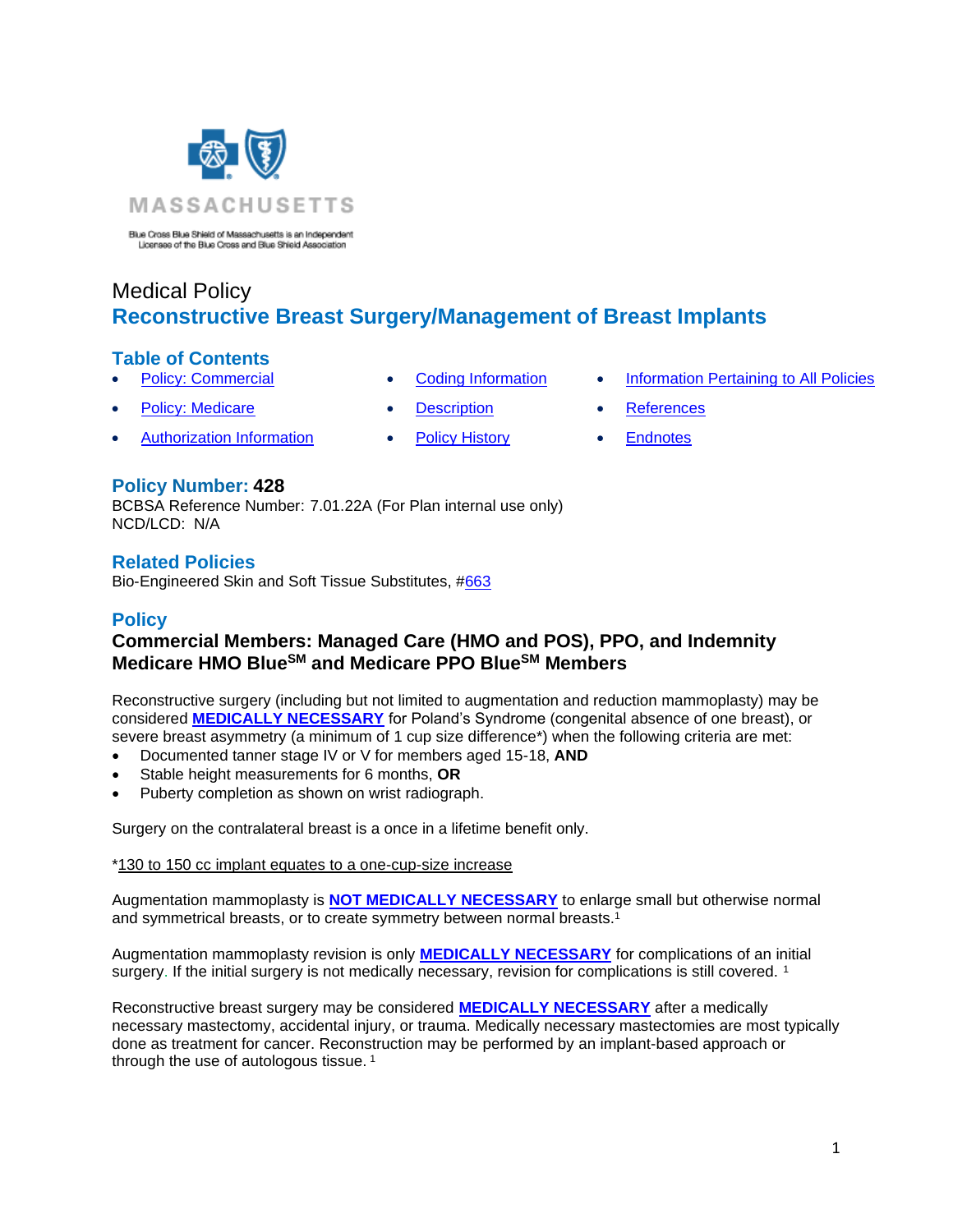Revision of a reconstructive breast surgery may be considered **[MEDICALLY NECESSARY](https://www.bluecrossma.org/medical-policies/sites/g/files/csphws2091/files/acquiadam-assets/Definition%20of%20Med%20Nec%20Inv%20Not%20Med%20Nec%20prn.pdf#page=1)** if the original surgery met the above criteria for reconstruction and there was either

- a complication from the original surgery that needs correction, or
- the original reconstruction is normally performed in stages, or
- the member has a diagnosis of breast cancer.

Explantation of a *silicone* gel-filled breast implant may be considered **[MEDICALLY NECESSARY](https://www.bluecrossma.org/medical-policies/sites/g/files/csphws2091/files/acquiadam-assets/Definition%20of%20Med%20Nec%20Inv%20Not%20Med%20Nec%20prn.pdf#page=1)** in all cases for a documented implant rupture, infection, extrusion, Baker class IV contracture, or surgical treatment of breast cancer.

Explantation of a ruptured *saline-*filled breast implant may be considered **[MEDICALLY NECESSARY](https://www.bluecrossma.org/medical-policies/sites/g/files/csphws2091/files/acquiadam-assets/Definition%20of%20Med%20Nec%20Inv%20Not%20Med%20Nec%20prn.pdf#page=1)** only in those individuals who had originally undergone breast implantation for reconstructive purposes. Otherwise, indications for the explantation of a saline-filled implant are similar to those of a silicone-filled implant.

Explantation of a breast implant associated with a Baker class III contracture may be considered **[MEDICALLY NECESSARY](https://www.bluecrossma.org/medical-policies/sites/g/files/csphws2091/files/acquiadam-assets/Definition%20of%20Med%20Nec%20Inv%20Not%20Med%20Nec%20prn.pdf#page=1)** only in those individuals who had originally undergone breast implantation for reconstructive purposes.

Reconstructive breast surgery after explantation of an implant is considered **[MEDICALLY NECESSARY](https://www.bluecrossma.org/medical-policies/sites/g/files/csphws2091/files/acquiadam-assets/Definition%20of%20Med%20Nec%20Inv%20Not%20Med%20Nec%20prn.pdf#page=1)** only in those individuals who had originally undergone breast implantation for reconstructive purposes.

The following indications for explantation of implants are considered **[NOT MEDICALLY NECESSARY](https://www.bluecrossma.org/medical-policies/sites/g/files/csphws2091/files/acquiadam-assets/Definition%20of%20Med%20Nec%20Inv%20Not%20Med%20Nec%20prn.pdf#page=1)**:

- Systemic symptoms, attributed to connective tissue diseases, autoimmune diseases, etc;
- Patient anxiety:
- Baker class III contractures in individuals with implants for cosmetic purposes;
- Rupture of a saline implant in individuals with implants for cosmetic purposes;
- Pain not related to contractures or rupture.

Implant repositioning to reposition a displaced implant is **[NOT MEDICALLY NECESSARY](https://www.bluecrossma.org/medical-policies/sites/g/files/csphws2091/files/acquiadam-assets/Definition%20of%20Med%20Nec%20Inv%20Not%20Med%20Nec%20prn.pdf#page=1)**[. 1](#page-0-1)

Nipple inversion correction is **[NOT MEDICALLY NECESSARY](https://www.bluecrossma.org/medical-policies/sites/g/files/csphws2091/files/acquiadam-assets/Definition%20of%20Med%20Nec%20Inv%20Not%20Med%20Nec%20prn.pdf#page=1)**[.](#page-0-1) 1

Mastopexy to correct sagging breasts is **[NOT MEDICALLY NECESSARY](https://www.bluecrossma.org/medical-policies/sites/g/files/csphws2091/files/acquiadam-assets/Definition%20of%20Med%20Nec%20Inv%20Not%20Med%20Nec%20prn.pdf#page=1)**. [1](#page-0-1)

#### **Breast Reconstruction after Mastectomy<sup>2</sup>**

Reconstruction after mastectomy, breast conservation therapy and diagnostic deformity of the breast is considered **[MEDICALLY NECESSARY](https://www.bluecrossma.org/medical-policies/sites/g/files/csphws2091/files/acquiadam-assets/Definition%20of%20Med%20Nec%20Inv%20Not%20Med%20Nec%20prn.pdf#page=1)** on the affected breast:

- When performed in connection with breast cancer, the evaluation of breast cancer, the evaluation of suspected breast cancer, or the prevention of breast cancer development in high risk individuals; OR
- For prostheses and physical complications of all stages of mastectomy, breast conservation therapy (BCT) or other diagnostic procedures causing deformity, including lymphedema treatment.
	- $\circ$  Physical complications of a staged mastectomy may include, but is not limited to, abdominal scar revision/release related to prior tissue needed for breast reconstruction.

Reconstruction after mastectomy, breast conservation therapy and diagnostic deformity of the breast is considered **[MEDICALLY NECESSARY](https://www.bluecrossma.org/medical-policies/sites/g/files/csphws2091/files/acquiadam-assets/Definition%20of%20Med%20Nec%20Inv%20Not%20Med%20Nec%20prn.pdf#page=1)** on the un-affected breast in order to create a symmetrical appearance.

Tattooing of the areola as part of nipple reconstruction following a covered mastectomy is considered **[MEDICALLY NECESSARY](https://www.bluecrossma.org/medical-policies/sites/g/files/csphws2091/files/acquiadam-assets/Definition%20of%20Med%20Nec%20Inv%20Not%20Med%20Nec%20prn.pdf#page=1)**.

The following procedures are considered **[MEDICALLY NECESSARY](https://www.bluecrossma.org/medical-policies/sites/g/files/csphws2091/files/acquiadam-assets/Definition%20of%20Med%20Nec%20Inv%20Not%20Med%20Nec%20prn.pdf#page=1)** in accordance with the Women's Health and Cancer Rights Act of 1998, when performed as a breast reconstruction procedure following or in connection with mastectomy, breast conservation therapy (BCT) or other diagnostic procedures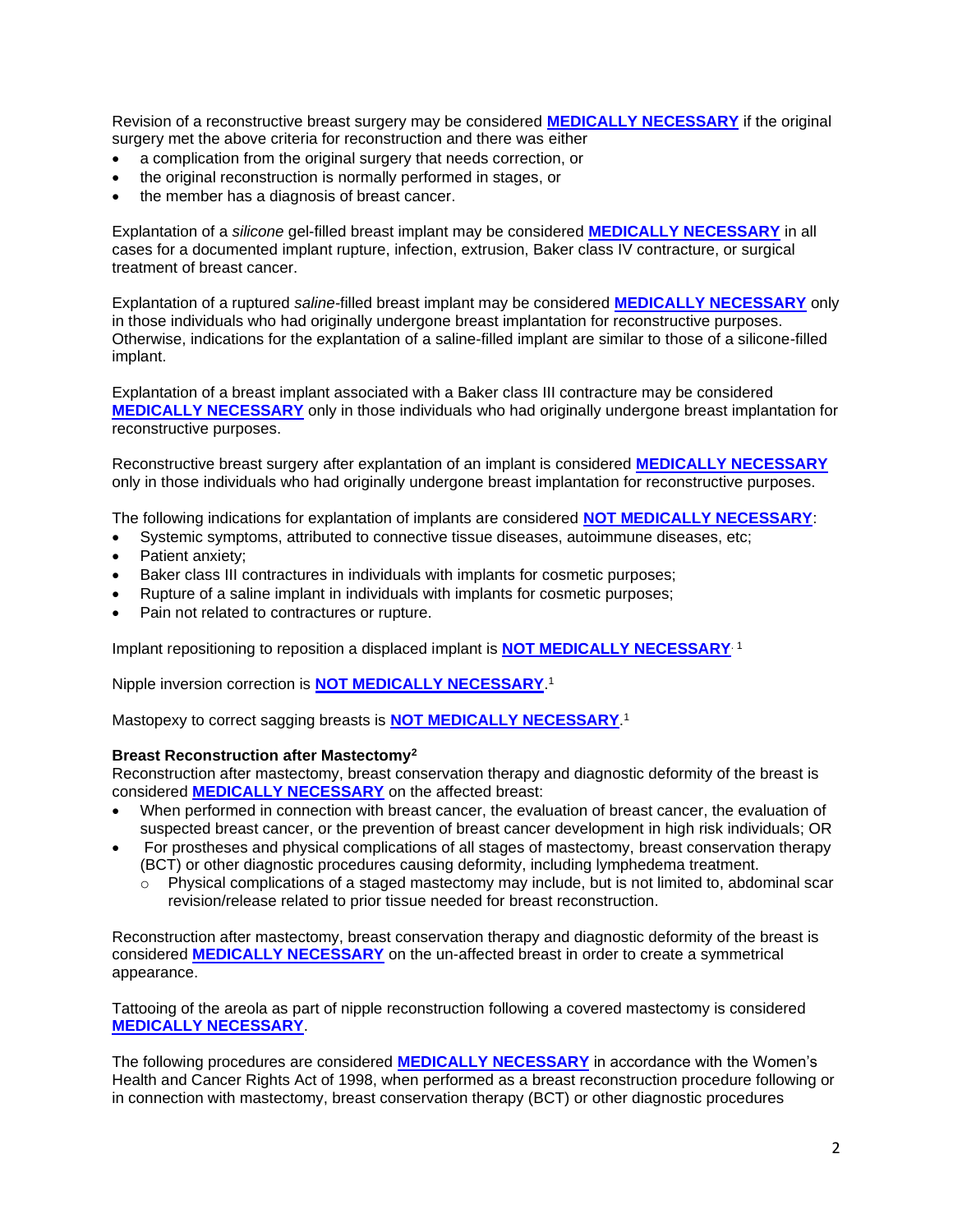causing deformity of the breast, in connection with breast cancer, evaluation of breast cancer or suspected breast cancer, or to prevent development of breast cancer in high risk individuals:

- Allograft material for use in breast reconstructive surgery
- Implant repositioning
- Inverted Nipple Correction
- Mastopexy.

# <span id="page-2-0"></span>**Prior Authorization Information**

#### **Inpatient**

• For services described in this policy, precertification/preauthorization **IS REQUIRED** for all products if the procedure is performed **inpatient**.

**Outpatient**

• For services described in this policy, see below for products where prior authorization **might be required** if the procedure is performed **outpatient**.

|                                              | <b>Outpatient</b>                |
|----------------------------------------------|----------------------------------|
| <b>Commercial Managed Care (HMO and POS)</b> | Prior authorization is required. |
| <b>Commercial PPO</b>                        | Prior authorization is required. |
| Medicare HMO BlueSM                          | Prior authorization is required. |
| Medicare PPO Blue <sup>SM</sup>              | Prior authorization is required. |

# **CPT Codes / HCPCS Codes / ICD Codes**

*Inclusion or exclusion of a code does not constitute or imply member coverage or provider reimbursement. Please refer to the member's contract benefits in effect at the time of service to determine coverage or non-coverage as it applies to an individual member.* 

*Providers should report all services using the most up-to-date industry-standard procedure, revenue, and diagnosis codes, including modifiers where applicable.*

*The following codes are included below for informational purposes only; this is not an all-inclusive list.*

#### **The above medical necessity criteria MUST be met for the following codes to be covered for Commercial Members: Managed Care (HMO and POS), PPO, Indemnity, Medicare HMO Blue and Medicare PPO Blue:**

## **CPT Codes**

| <b>CPT codes:</b> | <b>Code Description</b>                                                                                                                                                              |
|-------------------|--------------------------------------------------------------------------------------------------------------------------------------------------------------------------------------|
|                   | Tattooing, intradermal introduction of insoluble opaque pigments to correct color defects                                                                                            |
| 11920             | of skin, including micropigmentation; 6.0 sq cm or less                                                                                                                              |
|                   | Tattooing, intradermal introduction of insoluble opaque pigments to correct color defects                                                                                            |
| 11921             | of skin, including micropigmentation; 6.1 to 20.0 sq cm                                                                                                                              |
|                   | Tattooing, intradermal introduction of insoluble opaque pigments to correct color defects<br>of skin, including micropigmentation; each additional 20.0 sq cm, or part thereof (List |
| 11922             | separately in addition to code for primary procedure)                                                                                                                                |
| 11970             | Replacement of tissue expander with permanent implant                                                                                                                                |
| 11971             | Removal of tissue expander(s) without insertion of implant                                                                                                                           |
| 19316             | Mastopexy                                                                                                                                                                            |
| 19318             | <b>Breast reduction</b>                                                                                                                                                              |
| 19325             | Breast augmentation with implant                                                                                                                                                     |
| 19328             | Removal of intact breast implant                                                                                                                                                     |
| 19330             | Removal of ruptured breast implant, including implant contents (eg, saline, silicone gel)                                                                                            |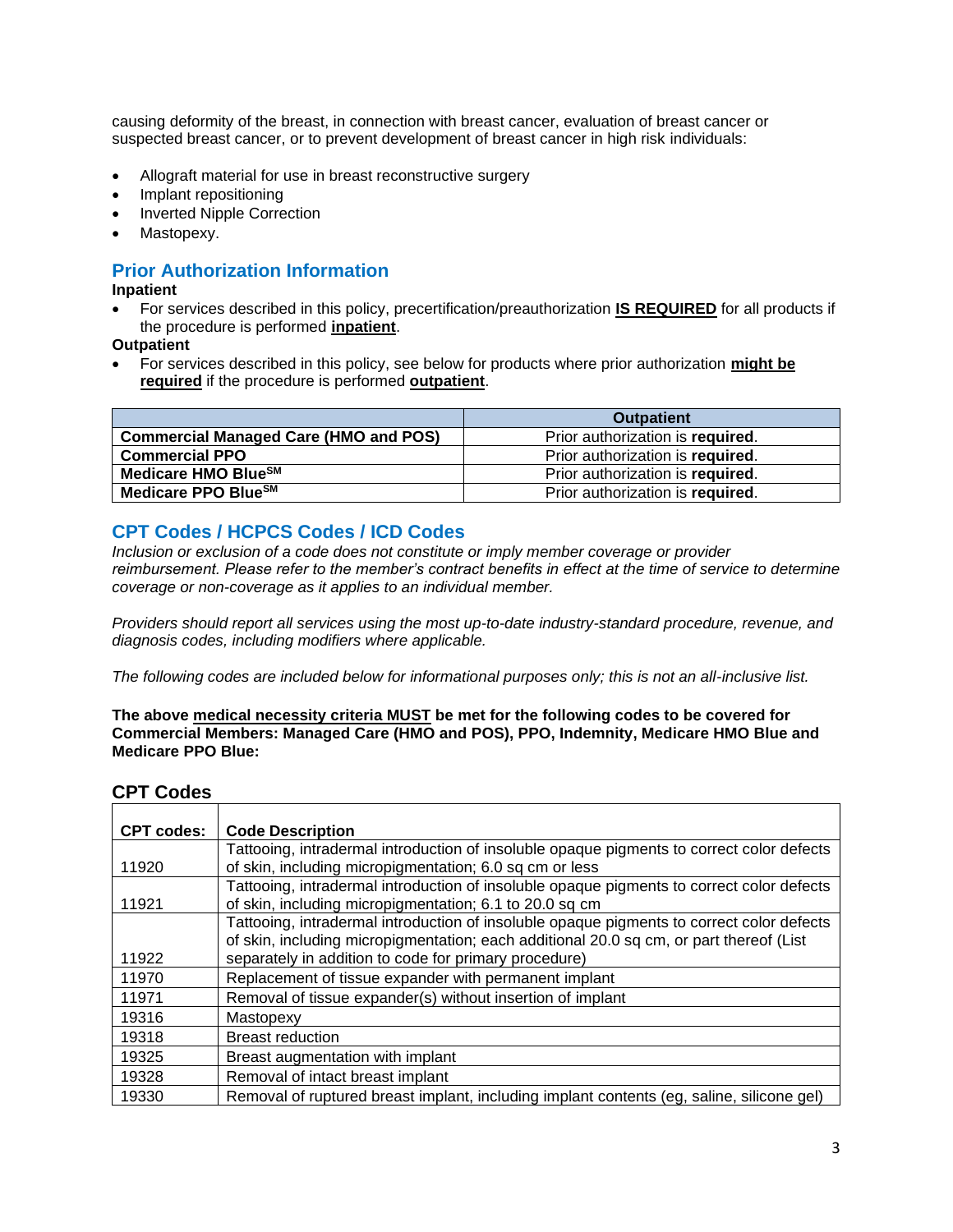| 19340 | Insertion of breast implant on same day of mastectomy (ie, immediate)                                                                                                                                                                                |
|-------|------------------------------------------------------------------------------------------------------------------------------------------------------------------------------------------------------------------------------------------------------|
| 19342 | Insertion or replacement of breast implant on separate day from mastectomy                                                                                                                                                                           |
| 19350 | Nipple/areola reconstruction                                                                                                                                                                                                                         |
| 19355 | Correction of inverted nipples                                                                                                                                                                                                                       |
| 19357 | Tissue expander placement in breast reconstruction, including subsequent<br>expansion(s)                                                                                                                                                             |
| 19361 | Breast reconstruction; with latissimus dorsi flap                                                                                                                                                                                                    |
| 19364 | Breast reconstruction; with free flap (eg, fTRAM, DIEP, SIEA, GAP flap)                                                                                                                                                                              |
| 19367 | Breast reconstruction; with single-pedicled transverse rectus abdominis myocutaneous<br>(TRAM) flap                                                                                                                                                  |
| 19368 | Breast reconstruction; with single-pedicled transverse rectus abdominis myocutaneous<br>(TRAM) flap, requiring separate microvascular anastomosis (supercharging)                                                                                    |
| 19369 | Breast reconstruction; with bipedicled transverse rectus abdominis myocutaneous<br>(TRAM) flap                                                                                                                                                       |
| 19371 | Peri-implant capsulectomy, breast, complete, including removal of all intracapsular<br>contents                                                                                                                                                      |
| 19380 | Revision of reconstructed breast (eg, significant removal of tissue, re-advancement<br>and/or re-inset of flaps in autologous reconstruction or significant capsular revision<br>combined with soft tissue excision in implant-based reconstruction) |
| 19396 | Preparation of moulage for custom breast implant                                                                                                                                                                                                     |

# **HCPCS Codes**

| <b>HCPCS</b>      |                                                                                                                                                                                                                                                                                                          |
|-------------------|----------------------------------------------------------------------------------------------------------------------------------------------------------------------------------------------------------------------------------------------------------------------------------------------------------|
| codes:            | <b>Code Description</b>                                                                                                                                                                                                                                                                                  |
|                   | Breast reconstruction with gluteal artery perforator (GAP) flap, including harvesting of<br>the flap, microvascular transfer, closure of donor site and shaping the flap into a breast,                                                                                                                  |
| S <sub>2066</sub> | unilateral                                                                                                                                                                                                                                                                                               |
| S2067             | Breast reconstruction of a single breast with "stacked" deep inferior epigastric perforator<br>(DIEP) flap(s) and/or gluteal artery perforator (GAP) flap(s), including harvesting of the<br>flap(s), microvascular transfer, closure of donor site(s) and shaping the flap into a<br>breast, unilateral |
| S2068             | Breast reconstruction with deep inferior epigastric perforator (DIEP) flap or superficial<br>inferior epigastric artery (SIEA) flap, including harvesting of the flap, microvascular<br>transfer, closure of donor site and shaping the flap into a breast, unilateral                                   |

# **ICD-10 Procedure Codes**

| ICD-10-PCS |                                                                                     |
|------------|-------------------------------------------------------------------------------------|
| procedure  |                                                                                     |
| codes:     | <b>Code Description</b>                                                             |
| 0H0T07Z    | Alteration Of Right Breast With Autologous Tissue Substitute, Open Approach         |
| 0H0T0JZ    | Alteration Of Right Breast With Synthetic Substitute, Open Approach                 |
| 0H0T37Z    | Alteration Of Right Breast With Autologous Tissue Substitute, Percutaneous Approach |
| 0H0T3JZ    | Alteration Of Right Breast With Synthetic Substitute, Percutaneous Approach         |
| 0H0U07Z    | Alteration Of Left Breast With Autologous Tissue Substitute, Open Approach          |
| 0H0U0JZ    | Alteration Of Left Breast With Synthetic Substitute, Open Approach                  |
| 0H0U37Z    | Alteration Of Left Breast With Autologous Tissue Substitute, Percutaneous Approach  |
| 0H0U3JZ    | Alteration Of Left Breast With Synthetic Substitute, Percutaneous Approach          |
| 0H0V07Z    | Alteration Of Bilateral Breast With Autologous Tissue Substitute, Open Approach     |
| 0H0V0JZ    | Alteration Of Bilateral Breast With Synthetic Substitute, Open Approach             |
|            | Alteration Of Bilateral Breast With Autologous Tissue Substitute, Percutaneous      |
| 0H0V37Z    | Approach                                                                            |
| 0H0V3JZ    | Alteration Of Bilateral Breast With Synthetic Substitute, Percutaneous Approach     |
| 0HBT0ZZ    | Excision Of Right Breast, Open Approach                                             |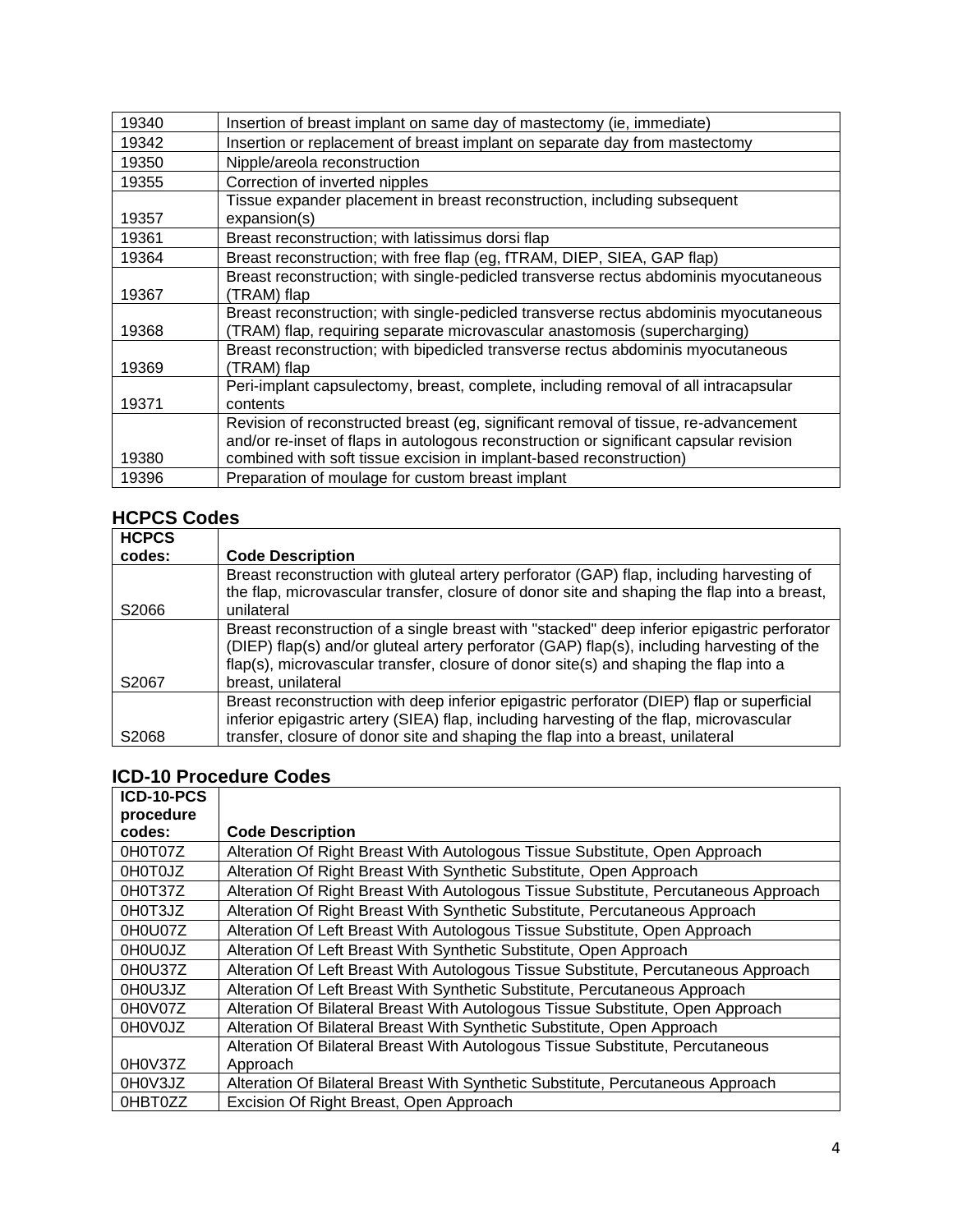| 0HBT3ZZ            | Excision Of Right Breast, Percutaneous Approach                                       |
|--------------------|---------------------------------------------------------------------------------------|
| 0HBU0ZZ            | Excision Of Left Breast, Open Approach                                                |
| 0HBU3ZZ            | Excision Of Left Breast, Percutaneous Approach                                        |
| 0HBV0ZZ            | Excision Of Bilateral Breast, Open Approach                                           |
| 0HBV3ZZ            | Excision Of Bilateral Breast, Percutaneous Approach                                   |
| <b>OHHTONZ</b>     | Insertion Of Tissue Expander Into Right Breast, Open Approach                         |
| OHHT3NZ            | Insertion Of Tissue Expander Into Right Breast, Percutaneous Approach                 |
| 0HHT7NZ            | Insertion Of Tissue Expander Into Right Breast, Via Natural Or Artificial Opening     |
|                    | Insertion Of Tissue Expander Into Right Breast, Via Natural Or Artificial Opening     |
| OHHT8NZ            | Endoscopic                                                                            |
| <b>OHHUONZ</b>     | Insertion Of Tissue Expander Into Left Breast, Open Approach                          |
| 0HHU3NZ            | Insertion Of Tissue Expander Into Left Breast, Percutaneous Approach                  |
| 0HHU7NZ            | Insertion Of Tissue Expander Into Left Breast, Via Natural Or Artificial Opening      |
|                    | Insertion Of Tissue Expander Into Left Breast, Via Natural Or Artificial Opening      |
| 0HHU8NZ            | Endoscopic                                                                            |
| <b>OHHVONZ</b>     | Insertion Of Tissue Expander Into Bilateral Breast, Open Approach                     |
| 0HHV3NZ            | Insertion Of Tissue Expander Into Bilateral Breast, Percutaneous Approach             |
| 0HHV7NZ            | Insertion Of Tissue Expander Into Bilateral Breast, Via Natural Or Artificial Opening |
|                    | Insertion Of Tissue Expander Into Bilateral Breast, Via Natural Or Artificial Opening |
| 0HHV8NZ            | Endoscopic                                                                            |
| <b>OHHWONZ</b>     | Insertion Of Tissue Expander Into Right Nipple, Open Approach                         |
| 0HHW3NZ            | Insertion Of Tissue Expander Into Right Nipple, Percutaneous Approach                 |
| 0HHW7NZ            | Insertion Of Tissue Expander Into Right Nipple, Via Natural Or Artificial Opening     |
|                    | Insertion Of Tissue Expander Into Right Nipple, Via Natural Or Artificial Opening     |
| 0HHW8NZ            | Endoscopic                                                                            |
| <b>OHHXONZ</b>     | Insertion Of Tissue Expander Into Left Nipple, Open Approach                          |
| 0HHX3NZ            | Insertion Of Tissue Expander Into Left Nipple, Percutaneous Approach                  |
| 0HHX7NZ            | Insertion Of Tissue Expander Into Left Nipple, Via Natural Or Artificial Opening      |
|                    | Insertion Of Tissue Expander Into Left Nipple, Via Natural Or Artificial Opening      |
| OHHX8NZ            | Endoscopic                                                                            |
| <b>OHMWXZZ</b>     | Reattachment Of Right Nipple, External Approach                                       |
| <b>OHMXXZZ</b>     | Reattachment Of Left Nipple, External Approach                                        |
| OHPT0JZ            | Removal Of Synthetic Substitute From Right Breast, Open Approach                      |
| <b>OHPTONZ</b>     | Removal Of Tissue Expander From Right Breast, Open Approach                           |
| 0HPT3JZ            | Removal Of Synthetic Substitute From Right Breast, Percutaneous Approach              |
| 0HPT3NZ            | Removal Of Tissue Expander From Right Breast, Percutaneous Approach                   |
| <b>OHPUOJZ</b>     | Removal Of Synthetic Substitute From Left Breast, Open Approach                       |
| <b>OHPUONZ</b>     | Removal Of Tissue Expander From Left Breast, Open Approach                            |
| 0HPU3JZ            | Removal Of Synthetic Substitute From Left Breast, Percutaneous Approach               |
| 0HPU3NZ            | Removal Of Tissue Expander From Left Breast, Percutaneous Approach                    |
| 0HQT0ZZ            | Repair Right Breast, Open Approach                                                    |
| 0HQT3ZZ            | Repair Right Breast, Percutaneous Approach                                            |
| 0HQT7ZZ            | Repair Right Breast, Via Natural Or Artificial Opening                                |
| 0HQT8ZZ            | Repair Right Breast, Via Natural Or Artificial Opening Endoscopic                     |
| 0HQU0ZZ            | Repair Left Breast, Open Approach                                                     |
| 0HQU3ZZ<br>0HQU7ZZ | Repair Left Breast, Percutaneous Approach                                             |
|                    | Repair Left Breast, Via Natural Or Artificial Opening                                 |
| 0HQU8ZZ<br>0HQW0ZZ | Repair Left Breast, Via Natural Or Artificial Opening Endoscopic                      |
|                    | Repair Right Nipple, Open Approach                                                    |
| 0HQW0ZZ            | Repair Right Nipple, Open Approach                                                    |
| 0HQW3ZZ            | Repair Right Nipple, Percutaneous Approach                                            |
| 0HQW3ZZ            | Repair Right Nipple, Percutaneous Approach                                            |
| 0HQW7ZZ            | Repair Right Nipple, Via Natural Or Artificial Opening                                |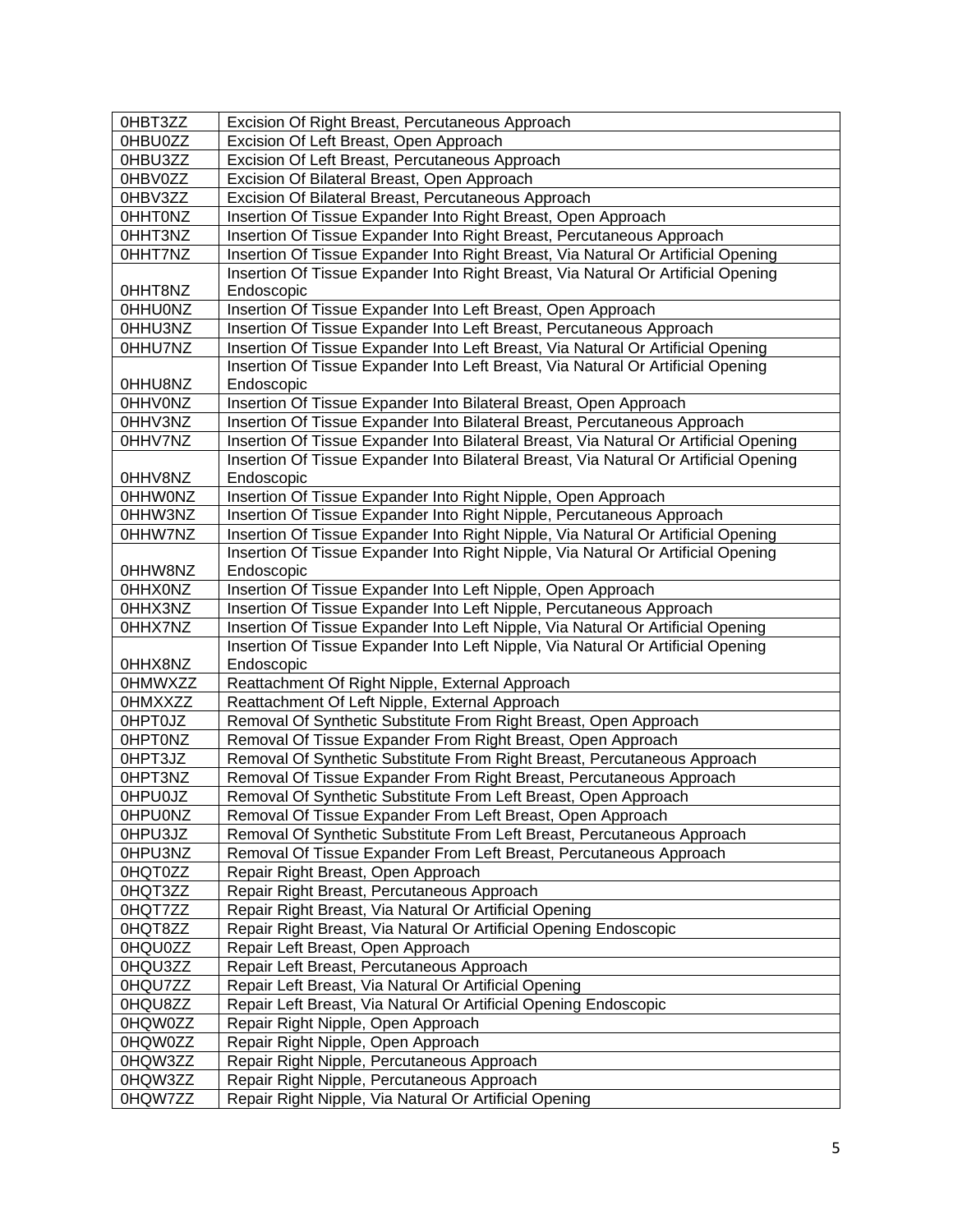| 0HQW7ZZ        | Repair Right Nipple, Via Natural Or Artificial Opening                                         |
|----------------|------------------------------------------------------------------------------------------------|
| 0HQW8ZZ        | Repair Right Nipple, Via Natural Or Artificial Opening Endoscopic                              |
| 0HQW8ZZ        | Repair Right Nipple, Via Natural Or Artificial Opening Endoscopic                              |
| 0HQWXZZ        | Repair Right Nipple, External Approach                                                         |
| 0HQWXZZ        | Repair Right Nipple, External Approach                                                         |
| 0HQX0ZZ        | Repair Left Nipple, Open Approach                                                              |
| 0HQX0ZZ        | Repair Left Nipple, Open Approach                                                              |
| 0HQX3ZZ        | Repair Left Nipple, Percutaneous Approach                                                      |
| 0HQX3ZZ        | Repair Left Nipple, Percutaneous Approach                                                      |
| 0HQX7ZZ        | Repair Left Nipple, Via Natural Or Artificial Opening                                          |
| 0HQX7ZZ        | Repair Left Nipple, Via Natural Or Artificial Opening                                          |
| 0HQX8ZZ        | Repair Left Nipple, Via Natural Or Artificial Opening Endoscopic                               |
| 0HQX8ZZ        | Repair Left Nipple, Via Natural Or Artificial Opening Endoscopic                               |
| 0HQXXZZ        | Repair Left Nipple, External Approach                                                          |
| 0HQXXZZ        | Repair Left Nipple, External Approach                                                          |
|                | Replacement Of Right Breast Using Latissimus Dorsi Myocutaneous Flap, Open                     |
| 0HRT075        | Approach                                                                                       |
|                | Replacement Of Right Breast Using Transverse Rectus Abdominis Myocutaneous Flap,               |
| 0HRT076        | Open Approach                                                                                  |
|                | Replacement Of Right Breast Using Deep Inferior Epigastric Artery Perforator Flap,             |
| 0HRT077        | Open Approach                                                                                  |
|                | Replacement Of Right Breast Using Superficial Inferior Epigastric Artery Flap, Open            |
| 0HRT078        | Approach                                                                                       |
| 0HRT079        | Replacement Of Right Breast Using Gluteal Artery Perforator Flap, Open Approach                |
| 0HRT07Z        | Replacement Of Right Breast With Autologous Tissue Substitute, Open Approach                   |
| <b>OHRTOJZ</b> | Replacement Of Right Breast With Synthetic Substitute, Open Approach                           |
| <b>OHRTOJZ</b> | Replacement Of Right Breast With Synthetic Substitute, Open Approach                           |
|                | Replacement Of Right Breast With Autologous Tissue Substitute, Percutaneous                    |
| 0HRT37Z        | Approach                                                                                       |
| 0HRT3JZ        | Replacement Of Right Breast With Synthetic Substitute, Percutaneous Approach                   |
|                | Replacement Of Left Breast Using Latissimus Dorsi Myocutaneous Flap, Open                      |
| 0HRU075        | Approach                                                                                       |
|                | Replacement Of Left Breast Using Transverse Rectus Abdominis Myocutaneous Flap,                |
| 0HRU076        | Open Approach                                                                                  |
|                | Replacement Of Left Breast Using Deep Inferior Epigastric Artery Perforator Flap, Open         |
| 0HRU077        | Approach                                                                                       |
| 0HRU078        | Replacement Of Left Breast Using Superficial Inferior Epigastric Artery Flap, Open<br>Approach |
| 0HRU079        | Replacement Of Left Breast Using Gluteal Artery Perforator Flap, Open Approach                 |
| 0HRU07Z        | Replacement Of Left Breast With Autologous Tissue Substitute, Open Approach                    |
| 0HRU0JZ        | Replacement Of Left Breast With Synthetic Substitute, Open Approach                            |
| 0HRU0JZ        | Replacement Of Left Breast With Synthetic Substitute, Open Approach                            |
|                | Replacement Of Left Breast With Autologous Tissue Substitute, Percutaneous                     |
| 0HRU37Z        | Approach                                                                                       |
| 0HRU3JZ        | Replacement Of Left Breast With Synthetic Substitute, Percutaneous Approach                    |
|                | Replacement Of Bilateral Breast Using Latissimus Dorsi Myocutaneous Flap, Open                 |
| 0HRV075        | Approach                                                                                       |
|                | Replacement Of Bilateral Breast Using Transverse Rectus Abdominis Myocutaneous                 |
| 0HRV076        | Flap, Open Approach                                                                            |
|                | Replacement Of Bilateral Breast Using Deep Inferior Epigastric Artery Perforator Flap,         |
| 0HRV077        | Open Approach                                                                                  |
|                | Replacement Of Bilateral Breast Using Superficial Inferior Epigastric Artery Flap, Open        |
| 0HRV078        | Approach                                                                                       |
| 0HRV079        | Replacement Of Bilateral Breast Using Gluteal Artery Perforator Flap, Open Approach            |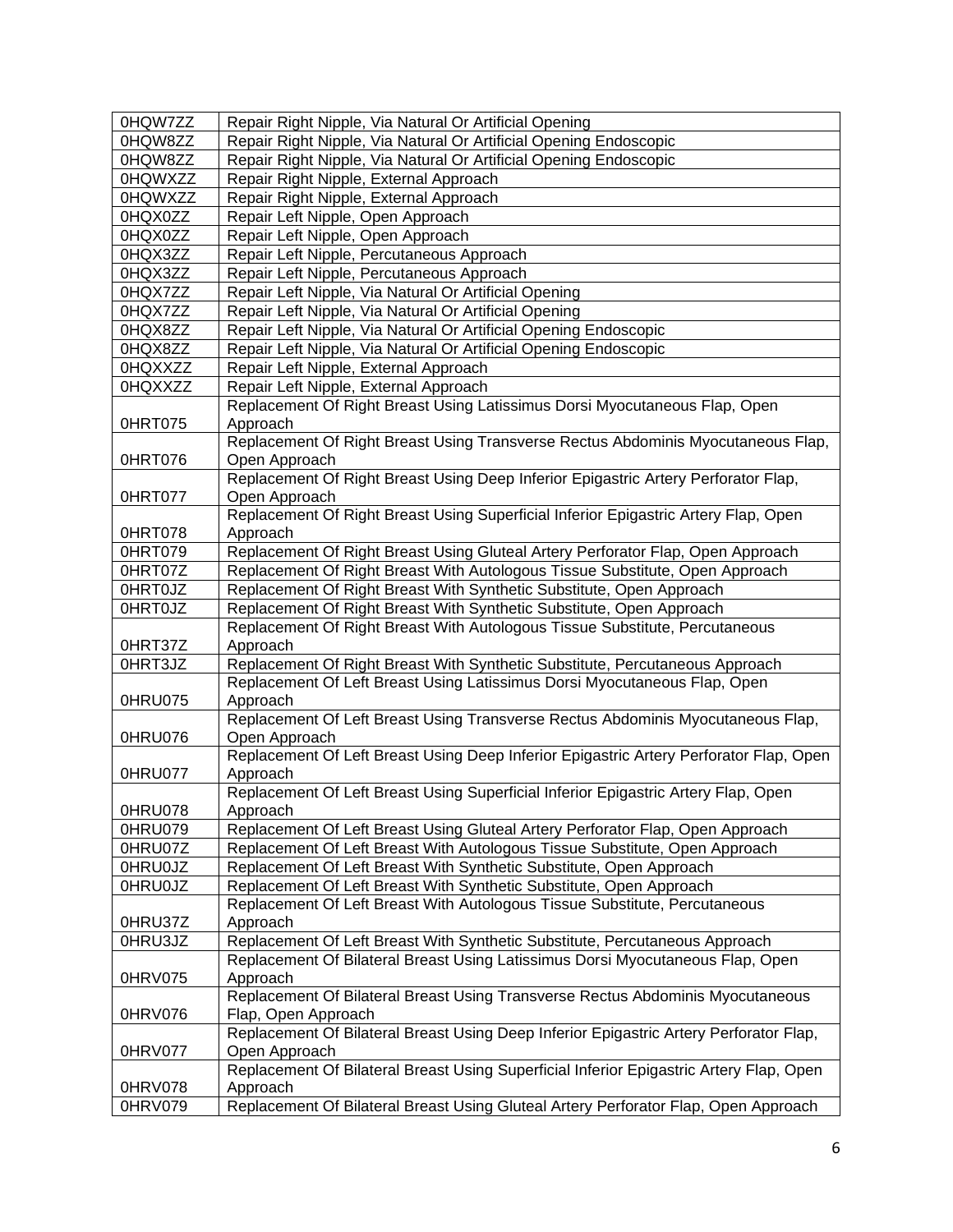|                | Replacement Of Bilateral Breast With Autologous Tissue Substitute, Percutaneous      |
|----------------|--------------------------------------------------------------------------------------|
| 0HRV37Z        | Approach                                                                             |
| 0HRW07Z        | Replacement Of Right Nipple With Autologous Tissue Substitute, Open Approach         |
| 0HRW0JZ        | Replacement Of Right Nipple With Synthetic Substitute, Open Approach                 |
|                | Replacement Of Right Nipple With Autologous Tissue Substitute, Percutaneous          |
| 0HRW37Z        | Approach                                                                             |
| 0HRW3JZ        | Replacement Of Right Nipple With Synthetic Substitute, Percutaneous Approach         |
| 0HRWX7Z        | Replacement Of Right Nipple With Autologous Tissue Substitute, External Approach     |
| <b>OHRWXJZ</b> | Replacement Of Right Nipple With Synthetic Substitute, External Approach             |
| 0HRX07Z        | Replacement Of Left Nipple With Autologous Tissue Substitute, Open Approach          |
| 0HRX0JZ        | Replacement Of Left Nipple With Synthetic Substitute, Open Approach                  |
|                | Replacement Of Left Nipple With Autologous Tissue Substitute, Percutaneous           |
| 0HRX37Z        | Approach                                                                             |
| 0HRX3JZ        | Replacement Of Left Nipple With Synthetic Substitute, Percutaneous Approach          |
| 0HRXX7Z        | Replacement Of Left Nipple With Autologous Tissue Substitute, External Approach      |
| <b>OHRXXJZ</b> | Replacement Of Left Nipple With Synthetic Substitute, External Approach              |
| 0HST0ZZ        | Reposition Right Breast, Open Approach                                               |
| 0HSU0ZZ        | Reposition Left Breast, Open Approach                                                |
| 0HSV0ZZ        | Reposition Bilateral Breast, Open Approach                                           |
| <b>OHUTOJZ</b> | Supplement Right Breast With Synthetic Substitute, Open Approach                     |
| 0HUT3JZ        | Supplement Right Breast With Synthetic Substitute, Percutaneous Approach             |
| <b>OHUUOJZ</b> | Supplement Left Breast With Synthetic Substitute, Open Approach                      |
| 0HUU3JZ        | Supplement Left Breast With Synthetic Substitute, Percutaneous Approach              |
| <b>OHUVOJZ</b> | Supplement Bilateral Breast With Synthetic Substitute, Open Approach                 |
| 0HUV3JZ        | Supplement Bilateral Breast With Synthetic Substitute, Percutaneous Approach         |
| 0HUW07Z        | Supplement Right Nipple With Autologous Tissue Substitute, Open Approach             |
| <b>OHUWOJZ</b> | Supplement Right Nipple With Synthetic Substitute, Open Approach                     |
| 0HUW37Z        | Supplement Right Nipple With Autologous Tissue Substitute, Percutaneous Approach     |
| 0HUW3JZ        | Supplement Right Nipple With Synthetic Substitute, Percutaneous Approach             |
|                | Supplement Right Nipple With Autologous Tissue Substitute, Via Natural Or Artificial |
| 0HUW77Z        | Opening                                                                              |
| 0HUW7JZ        | Supplement Right Nipple With Synthetic Substitute, Via Natural Or Artificial Opening |
|                | Supplement Right Nipple With Autologous Tissue Substitute, Via Natural Or Artificial |
| 0HUW87Z        | <b>Opening Endoscopic</b>                                                            |
|                | Supplement Right Nipple With Synthetic Substitute, Via Natural Or Artificial Opening |
| 0HUW8JZ        | Endoscopic                                                                           |
| 0HUWX7Z        | Supplement Right Nipple With Autologous Tissue Substitute, External Approach         |
| <b>OHUWXJZ</b> | Supplement Right Nipple With Synthetic Substitute, External Approach                 |
| 0HUX07Z        | Supplement Left Nipple With Autologous Tissue Substitute, Open Approach              |
| <b>OHUXOJZ</b> | Supplement Left Nipple With Synthetic Substitute, Open Approach                      |
| 0HUX37Z        | Supplement Left Nipple With Autologous Tissue Substitute, Percutaneous Approach      |
| 0HUX3JZ        | Supplement Left Nipple With Synthetic Substitute, Percutaneous Approach              |
|                | Supplement Left Nipple With Autologous Tissue Substitute, Via Natural Or Artificial  |
| 0HUX77Z        | Opening                                                                              |
| 0HUX7JZ        | Supplement Left Nipple With Synthetic Substitute, Via Natural Or Artificial Opening  |
|                | Supplement Left Nipple With Autologous Tissue Substitute, Via Natural Or Artificial  |
| 0HUX87Z        | <b>Opening Endoscopic</b>                                                            |
|                | Supplement Left Nipple With Synthetic Substitute, Via Natural Or Artificial Opening  |
| 0HUX8JZ        | Endoscopic                                                                           |
| 0HUXX7Z        | Supplement Left Nipple With Autologous Tissue Substitute, External Approach          |
| <b>OHUXXJZ</b> | Supplement Left Nipple With Synthetic Substitute, External Approach                  |
| <b>OHWTOJZ</b> | Revision Of Synthetic Substitute In Right Breast, Open Approach                      |
| 0HWT3JZ        | Revision Of Synthetic Substitute In Right Breast, Percutaneous Approach              |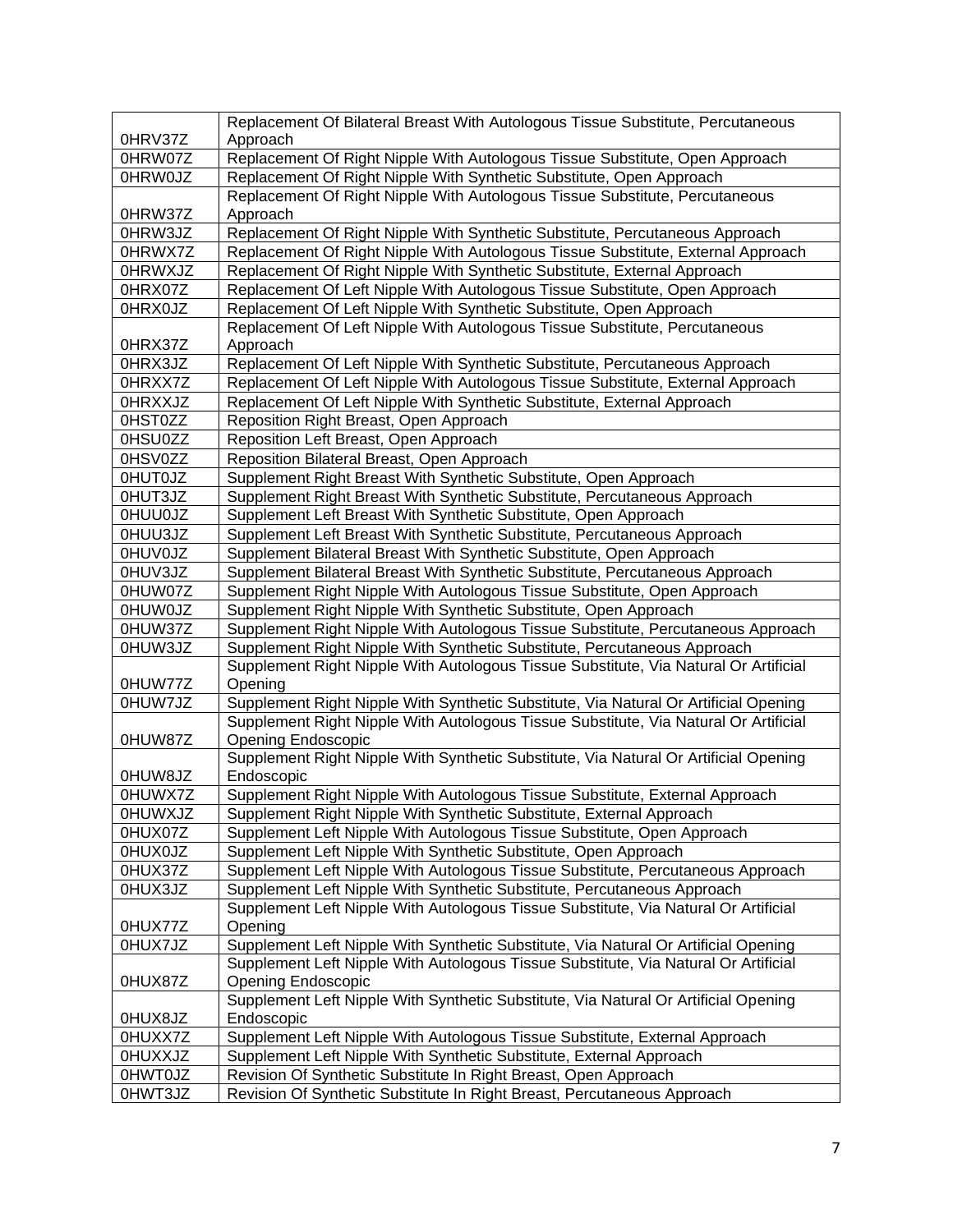| <b>OHWUOJZ</b> | Revision Of Synthetic Substitute In Left Breast, Open Approach                |
|----------------|-------------------------------------------------------------------------------|
| 0HWU3JZ        | Revision Of Synthetic Substitute In Left Breast, Percutaneous Approach        |
| 0HX5XZZ        | Transfer Chest Skin, External Approach                                        |
| 0JD83ZZ        | Extraction Of Abdomen Subcutaneous Tissue And Fascia, Percutaneous Approach   |
| 0JD93ZZ        | Extraction Of Buttock Subcutaneous Tissue And Fascia, Percutaneous Approach   |
|                | Extraction Of Right Upper Leg Subcutaneous Tissue And Fascia, Percutaneous    |
| 0JDL3ZZ        | Approach                                                                      |
|                | Extraction Of Left Upper Leg Subcutaneous Tissue And Fascia, Percutaneous     |
| 0JDM3ZZ        | Approach                                                                      |
| 0KXH0ZZ        | Transfer Right Thorax Muscle, Open Approach                                   |
| 0KXH4ZZ        | Transfer Right Thorax Muscle, Percutaneous Endoscopic Approach                |
| 0KXJ0ZZ        | Transfer Left Thorax Muscle, Open Approach                                    |
| 0KXJ4ZZ        | Transfer Left Thorax Muscle, Percutaneous Endoscopic Approach                 |
|                | Transfer Right Abdomen Muscle, Transverse Rectus Abdominis Myocutaneous Flap, |
| 0KXK0Z6        | Open Approach                                                                 |
|                | Transfer Right Abdomen Muscle, Transverse Rectus Abdominis Myocutaneous Flap, |
| 0KXK4Z6        | Percutaneous Endoscopic Approach                                              |
|                | Transfer Left Abdomen Muscle, Transverse Rectus Abdominis Myocutaneous Flap,  |
| 0KXL0Z6        | Open Approach                                                                 |
|                | Transfer Left Abdomen Muscle, Transverse Rectus Abdominis Myocutaneous Flap,  |
| 0KXL4Z6        | Percutaneous Endoscopic Approach                                              |
| 3E00XMZ        | Introduction Of Pigment Into Skin And Mucous Membranes, External Approach     |

# <span id="page-7-0"></span>**Description**

Reconstructive breast surgery is defined as a surgical procedure that is designed to restore the normal appearance of the breast after surgery, accidental injury, or trauma. Breast reconstruction is distinguished from purely cosmetic procedures by the presence of a medical condition, e.g., breast cancer or trauma, which leads to the need for breast reconstruction.

The most common indication for reconstructive breast surgery is a prior mastectomy; in fact, benefits for reconstructive breast surgery in these individuals are a mandated benefit in many states. In contrast, cosmetic breast surgery is defined as surgery designed to alter or enhance the appearance of a breast that has not undergone surgery, accidental injury, or trauma. Reduction mammaplasty is a common example of cosmetic breast surgery, but surgery to alter the appearance of a congenital abnormality of the breasts, such as tubular breasts, would also be considered cosmetic in nature.

There is a broadening array of surgical approaches to breast reconstruction. The most common is insertion of a breast implant, either a silicone gel-filled or saline-filled prosthesis. The implant is either inserted immediately at the time of mastectomy (CPT code 19340) or sometime afterward in conjunction with the previous use of a tissue expander (19342, 19357).

The breast may also be reconstructed using autologous tissues, such as a free flap (19364), a latissimus dorsi flap (19361), or more commonly using a transverse rectus abdominis flap (TRAM procedure, 19367, 19369). Nipple areola reconstruction (19350) or nipple tattooing (11920) may also be considered reconstructive breast surgery. Since the purpose of reconstructive breast surgery is to restore the normal appearance of the breast, on some occasions procedures are performed on the contralateral, normal breast to achieve symmetry, such as mastopexy (19316) and reduction mammaplasty (19318). These procedures fall into the category of reconstructive breast surgery only when performed in conjunction with a contralateral mastectomy for cancer with associated reconstruction. Except for medically necessary reduction mammaplasty, these procedures are considered cosmetic in other circumstances. The following policy describes different types of reconstructive breast surgery and reviews the evidence on efficacy for the different approaches. It also establishes criteria for the explantation of breast implants based on whether the original implant was cosmetic or reconstructive in nature, and whether the implant is silicone gel-filled or saline-filled.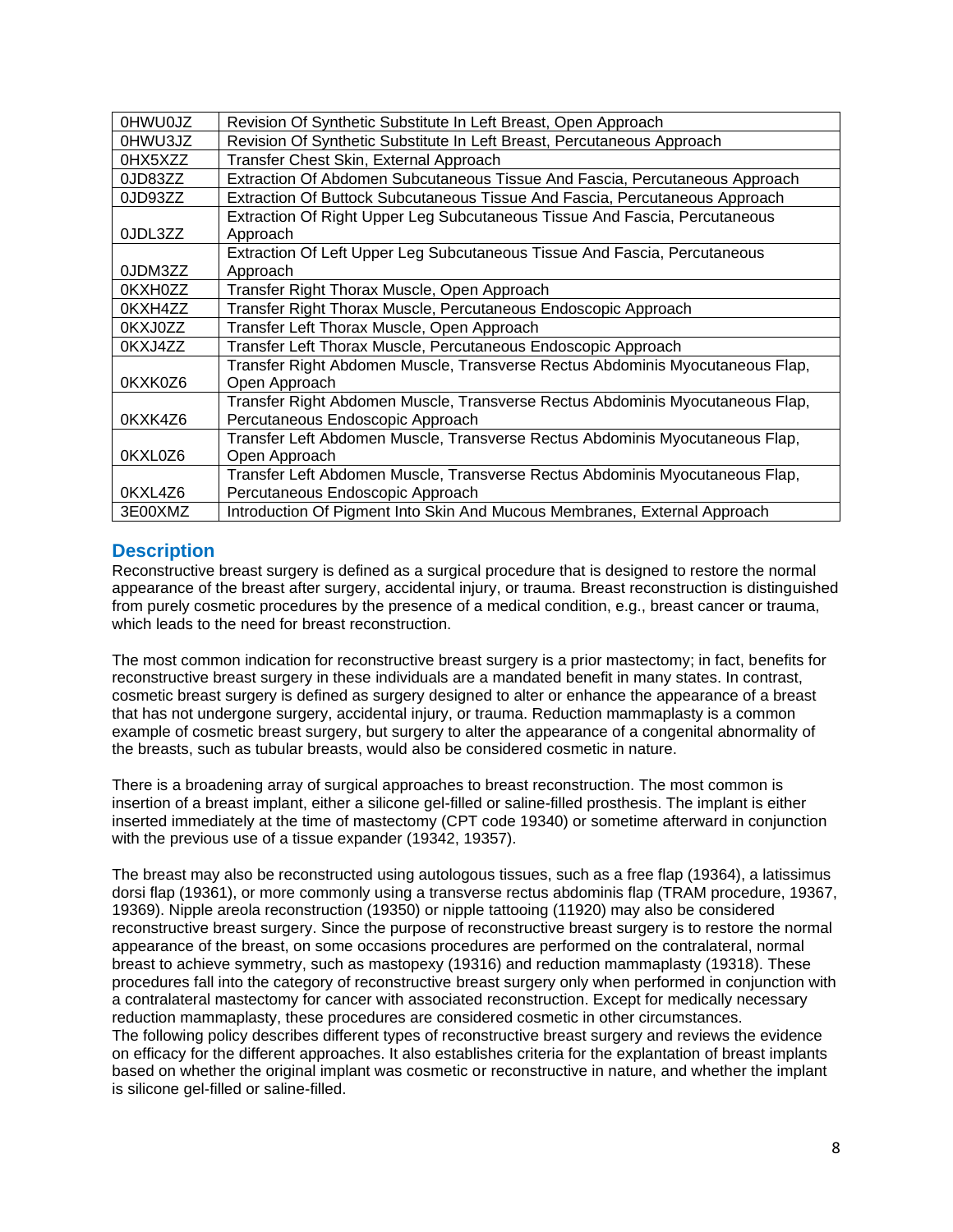## **Summary**

Breast reconstruction is intended for individuals undergoing mastectomy for breast cancer, or who have an injury or trauma to the breasts. For the general population of women undergoing mastectomy, the evidence supports the conclusion that breast reconstruction improves psychosocial outcomes, such as anxiety, social functioning, and perception of body image. Thus, breast reconstruction may be considered medically necessary when reconstruction is needed as a result of breast cancer, injury, or trauma.

Important clinical questions remain concerning the optimal timing of breast reconstruction in women undergoing radiotherapy and concerning which of the surgical approaches leads to better outcomes. For women undergoing radiotherapy following mastectomy, the evidence is not sufficient to determine whether immediate or delayed surgery is preferred. The evidence is also not sufficient to determine the comparative efficacy of different procedures. There is some evidence that an autologous tissue approach leads to better cosmetic outcomes in individuals receiving radiotherapy, but this is not from high-quality evidence and is not a consistent finding across studies.

Breast implants can be used as part of breast reconstruction, or for cosmetic reasons. Local complications of breast implants are common and may lead to explantation. The medical necessity of implant explantation is dependent on the type of implant, the indication for removal, and the original indication for implantation.

| <b>Date</b> | <b>Action</b>                                                                                                                    |
|-------------|----------------------------------------------------------------------------------------------------------------------------------|
| 6/2022      | Prior authorization information clarified for PPO plans. Effective 6/1/2022.                                                     |
| 1/2022      | Clarified prior authorization information.                                                                                       |
| 1/2021      | Clarified coding information.                                                                                                    |
| 10/2020     | Clarified coding information.                                                                                                    |
| 1/2020      | Policy clarified to include that 130 to 150 cc implant equates to a one-cup-size<br>increase.                                    |
| 11/2017     | Policy updated with literature review through November 17, 2017. Reference list<br>updated. Policy statements unchanged. 11/2017 |
| 9/2016      | Breast Reconstruction after Mastectomy statements transferred from retired policy<br>459. 9/1/2016                               |
| 7/2016      | New medically necessary indications described. Effective 7/1/2016.                                                               |
| 10/2015     | Clarified coding information.                                                                                                    |
| 9/2015      | Clarified coding information. Updated reconstruction criteria and age requirements.<br>Effective 9/1/2015.                       |
| 11/2014     | Clarified language transferred from medical policy #068, Plastic Surgery.                                                        |

### <span id="page-8-2"></span>**Policy History**

## <span id="page-8-0"></span>**Information Pertaining to All Blue Cross Blue Shield Medical Policies**

Click on any of the following terms to access the relevant information:

[Medical Policy Terms of Use](http://www.bluecrossma.org/medical-policies/sites/g/files/csphws2091/files/acquiadam-assets/Medical_Policy_Terms_of_Use_prn.pdf) [Managed Care Guidelines](http://www.bluecrossma.org/medical-policies/sites/g/files/csphws2091/files/acquiadam-assets/Managed_Care_Guidelines_prn.pdf) [Indemnity/PPO Guidelines](http://www.bluecrossma.org/medical-policies/sites/g/files/csphws2091/files/acquiadam-assets/Indemnity_and_PPO_Guidelines_prn.pdf) [Clinical Exception Process](http://www.bluecrossma.org/medical-policies/sites/g/files/csphws2091/files/acquiadam-assets/Clinical_Exception_Process_prn.pdf) [Medical Technology Assessment Guidelines](http://www.bluecrossma.org/medical-policies/sites/g/files/csphws2091/files/acquiadam-assets/Medical_Technology_Assessment_Guidelines_prn.pdf)

## <span id="page-8-1"></span>**References**

- 1. Atisha D, Alderman AK, Lowery JC et al. Prospective analysis of long-term psychosocial outcomes in breast reconstruction: two-year postoperative results from the Michigan Breast Reconstruction Outcomes Study. Ann Surg 2008; 247(6):1019-28.
- 2. Serletti JM, Fosnot J, Nelson JA et al. Breast reconstruction after breast cancer. Plast Reconstr Surg 2011; 127(6):124e-35e.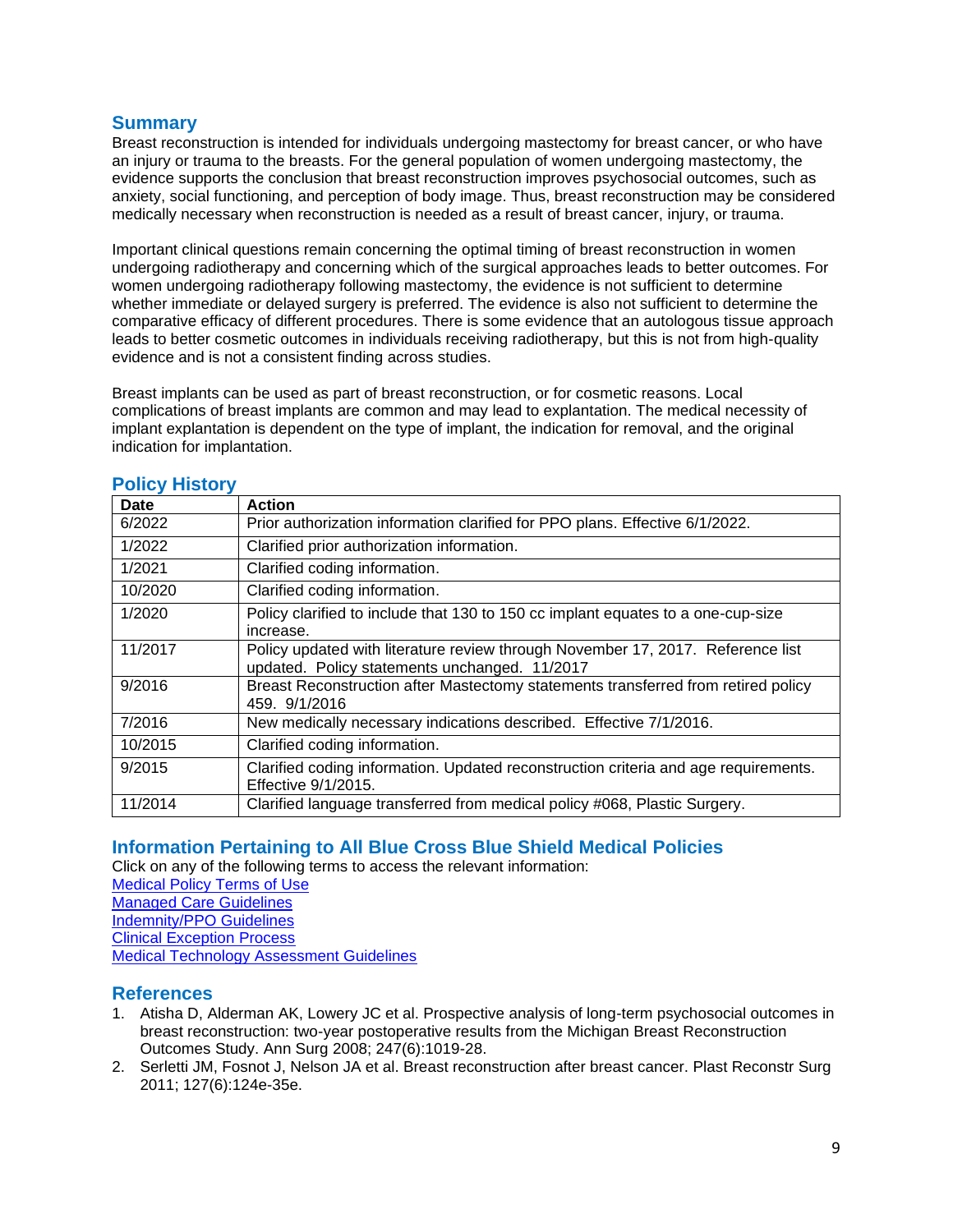- 3. D'Souza N, Darmanin G, Fedorowicz Z. Immediate versus delayed reconstruction following surgery for breast cancer *.* Cochrane Database Syst Rev 2011; (7):CD008674.
- 4. Barry M, Kell MR. Radiotherapy and breast reconstruction: a meta-analysis. Breast Cancer Res Treat 2011; 127(1):15-22.
- 5. Winters ZE, Benson JR, Pusic AL. A systematic review of the clinical evidence to guide treatment recommendations in breast reconstruction based on patient- reported outcome measures and healthrelated quality of life. Ann Surg 2010; 252(6):929-42.
- 6. Brandberg Y, Malm M, Blomqvist L. A prospective and randomized study, "SVEA," comparing effects of three methods for delayed breast reconstruction on quality of life, patient-defined problem areas of life, and cosmetic result. Plast Reconstr Surg 2000; 105(1):66-74; discussion 75-6.
- 7. Gabriel SE, Woods JE, O'Fallon WM et al. Complications leading to surgery after breast implantation. The New England journal of medicine 1997; 336(10):677-82.
- 8. Chung KC, Wilkins EG, Beil RJ, Jr. et al. Diagnosis of silicone gel breast implant rupture by ultrasonography. Plast Reconstr Surg 1996; 97(1):104-9.
- 9. Netscher DT, Weizer G, Malone RS et al. Diagnostic value of clinical examination and various imaging techniques for breast implant rupture as determined in 81 patients having implant removal. South Med J 1996; 89(4):397-404.
- 10. Samuels JB, Rohrich RJ, Weatherall PT et al. Radiographic diagnosis of breast implant rupture: current status and comparison of techniques. Plast Reconstr Surg 1995; 96(4):865-77.
- 11. Baker JL. Augmentation mammoplasty. In: Owsley JQ, Jr. , Peterson RA, eds. *Symposium on aesthetic surgery of the breast* . St. Louis: CV Mosby; 1978.
- 12. American Society of Plastic and Reconstructive Surgeons. *American Society of Plastic and Reconstructive Surgeons Citizens' Petition to the Food and Drug Administration which requests that silicone gel-filled implants remain available because the device is necessary for the public health.* Arlington Heights, IL November 29 1991.
- 13. Gabriel SE, O'Fallon WM, Kurland LT et al. Risk of connective-tissue diseases and other disorders after breast implantation. N Engl J Med 1994; 330(24):1697-702.
- 14. Hennekens CH, Lee IM, Cook NR et al. Self-reported breast implants and connective-tissue diseases in female health professionals. A retrospective cohort study. JAMA 1996; 275(8):616-21.
- 15. Sanchez-Guerrero J, Colditz GA, Karlson EW et al. Silicone breast implants and the risk of connective-tissue diseases and symptoms. N Engl J Med 1995; 332(25):1666-70.
- 16. Silverman BG, Brown SL, Bright RA et al. Reported complications of silicone gel breast implants: an epidemiologic review. Ann Intern Med 1996; 124(8):744-56.
- 17. National Comprehensive Cancer Network. Invasive Breast Cancer: Principles of breast reconstruction following surgery. Version 2.2011. Available online at: [http://www.nccn.org/professionals/physician\\_gls/pdf/breast.pdf.](http://www.nccn.org/professionals/physician_gls/pdf/breast.pdf) Last accessed 11/7/11.
- 18. Panchapakesan V, Brown MH. Management of tuberous breast deformity with anatomic cohesive silicone gel breast implants. Aesthetic Plast Surg. 2009 Jan;33(1):49-53. doi: 10.1007/s00266-008- 9234-7. Epub 2008 Aug 28.
- 19. Sindali K, Davis M, Mughal M, Orkar KS. The natural history of Becker expandable breast implants: a single-center 10-year experience. Plast Reconstr Surg. 2013 Sep;132(3):345e-51e. doi: 10.1097/PRS.0b013e31829ace7a.
- 20. Ho Quoc C, Chaput B, Garrido I, André A, Grolleau JL, Chavoin JP. [Management of breast asymmetry associated with primary funnel chest]. Ann Chir Plast Esthet. 2013 Feb;58(1):54-9. doi: 10.1016/j.anplas.2012.07.005. Epub 2012 Aug 9.
- 21. Nahabedian MY. Breast deformities and mastopexy. Plast Reconstr Surg. 2011 Apr;127(4):91e-102e. doi: 10.1097/PRS.0b013e31820a7fa7.
- 22. Dreifuss SE, Macisaac ZM, Grunwaldt LJ. Bilateral congenital amazia: a case report and systematic review of the literature. J Plast Reconstr Aesthet Surg. 2014 Jan;67(1):27-33. doi: 10.1016/j.bjps.2013.06.048. Epub 2013 Jul 26.
- 23. Innocenti A, Innocenti M. Retro-Areola Distally Based Flap in the Management of the Full Expression of Tuberous Breast: A Simple Strategy to Resolve a Weak Point of the Deformity. Aesthetic Plast Surg. 2015 Oct;39(5):700-5. doi: 10.1007/s00266-015-0539-z. Epub 2015 Aug 15.
- 24. Yesilada AK, Sevim KZ, Sirvan SS, Karsidag S, Tatlidede HS. Our surgical approach to treatment of congenital, developmental, and acquired breast asymmetries: a review of 30 cases. Aesthetic Plast Surg. 2013 Feb;37(1):77-87. doi: 10.1007/s00266-012-0041-9. Epub 2013 Jan 11.